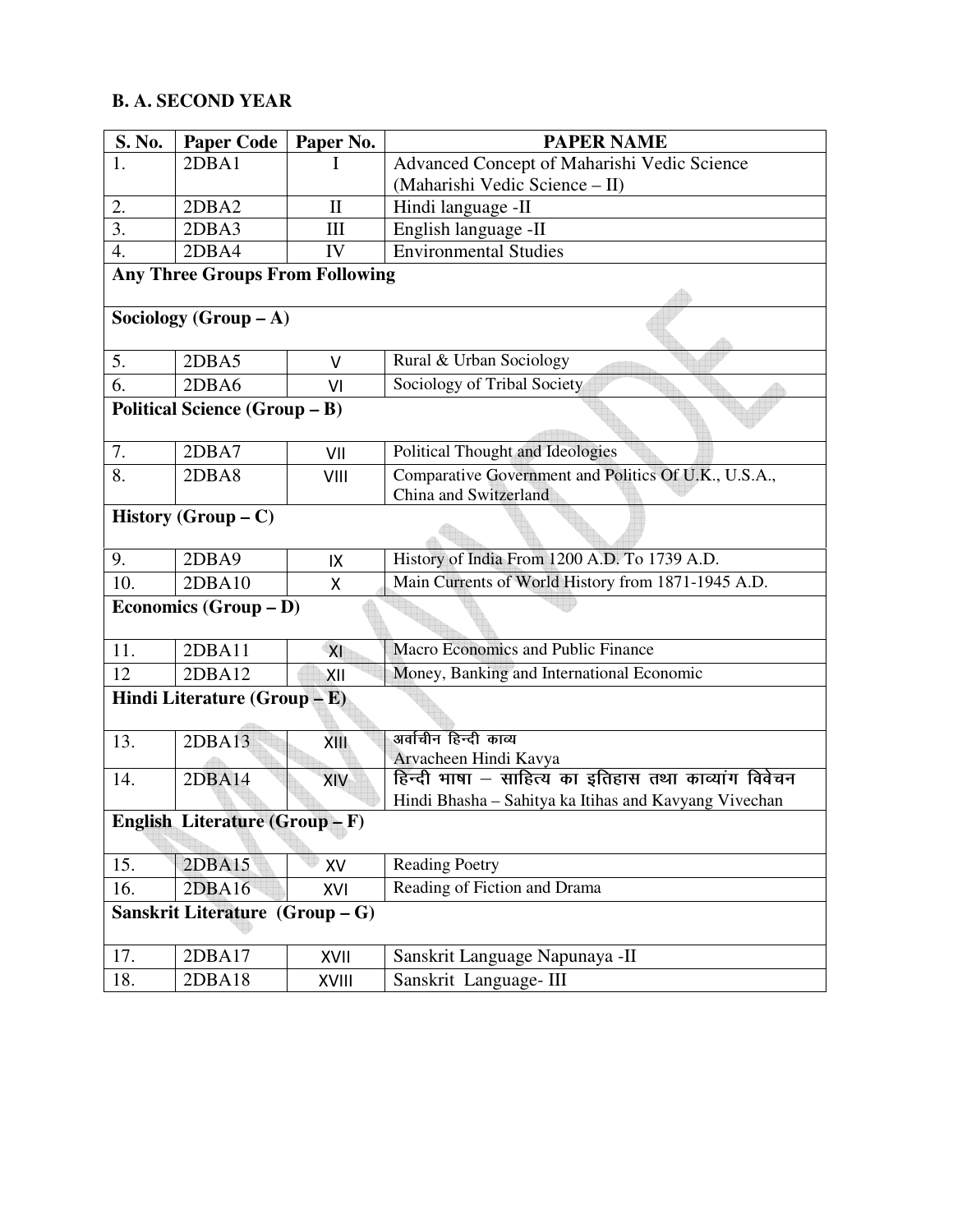## **Advanced Concept of Maharishi Vedic Science**

## **(Maharishi Vedic Science – II)**

 $\blacktriangledown$ 

### **UNIT – I**

Classical and Scientific introduction about forty areas of Vedic Science.

### **UNIT – II**

Third Law of Thermodynamics.

Miessener's effect.

Maharish's Effect-Society, Environment, Behavior and effect on moral value.

#### **UNIT – III**

Pradhavansabhav, Atantabhav, Annyonabhav, Pragbhav.

Meaning of "Yogastha Kuru Karmani"

Meaning of "Gyanam Chetanayam Nihitam"

### **UNIT – IV**

Theory of Karma-Prarabadha, Kriyamana, Sanchieta.

Theory of Invincibility .

Introduction to Maharishi absolute theory of Government.

#### **UNIT – V**

Theory of Ayurved.

Theory of Dincharya & Ritucharya.

### **Text and Reference Books : -**

Maharishi Sandesh Part – I, II

Chetna Vigyan- His Holiness Maharishi Mahesh Yogi Ji.

Dhyan Shailly by Brahmchari Dr. Girish Ji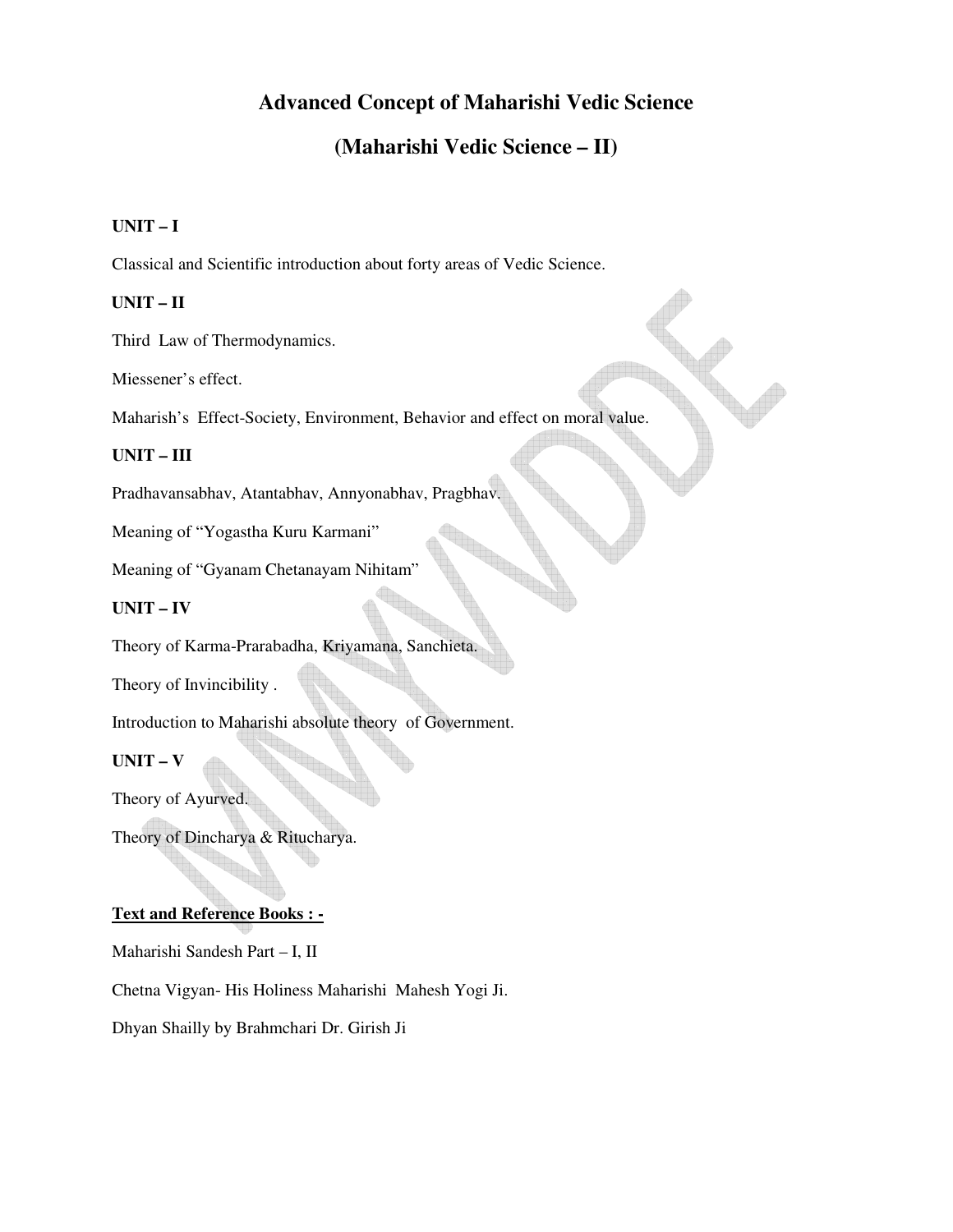# हिन्दी भाषा -II

### इकाई एक

(क) हिन्दी की व्याकरणिक कोटियाँ – रचनागत और प्रयोगगत उदाहरण संज्ञा, सर्वनाम, विशेषण, क्रिया विशेषण आदि तथा समास, सन्धि एवं सक्षिप्तियों रचना और प्रयोगगत विवेचन।

पाठ – मुक्त गगन है : माखनलाल चतुर्वेदी , शिकागों व्याख्यान : स्वामी विवेकानन्द और वर्ण विन्यासः विश्वनाथ (ख) प्रसाद मिश्र।

### इकाई दो

(क) विविध विषयों पर संक्षिप्त निबंध लेखन।

पाठ – क्या लिखूँ : पदुमलाल पुन्नालाल बख्शी, भय से मुक्ति: जे कष्णमूर्ति, शिरीष के फूल : हजारी प्रसाद (ख) द्विवेदी, माण्डव : रामनारायण उपाध्याय, पर्यावरण और राष्ट्रीय सेवा योजना, नर-नारी समानता।

### इकाई तीन

(क) हिन्दी में प्रयुक्त पारिभाषिक एवं तकनीकी शब्दावली तथा मुहावरे और लोकोक्तियाँ।

(ख) औद्योगिक क्रांति : डॉ श्यामाचरण दुबे, छोटा जादूगर : जयंशकर प्रसाद।

### इकाई चार

विज्ञान और साहित्य : जैनेन्द्र कुमार, विज्ञान परिभाषा, शाखाएँ और संक्षिप्त इतिहास, प्रमुख वैज्ञानिक आविष्कार, हमारा ब्रह्माण्ड और जीवन हमारा सौर मण्डल, जीवन : उद्भव और विकास, भारत की वनस्पतियाँ और जीव।

### इकाई पाँच

भोजन और स्वास्थ्य।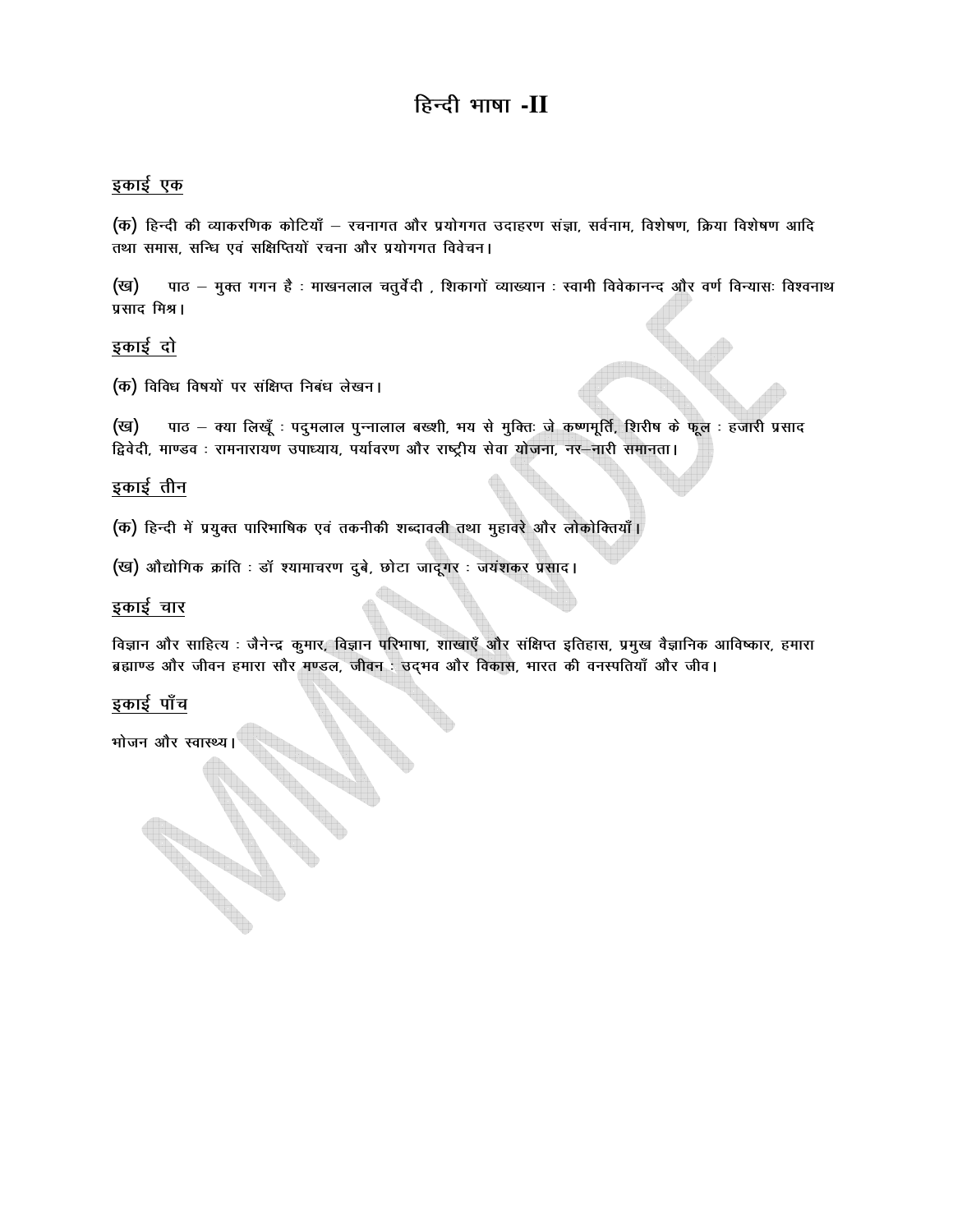### **ENGLISH LANGUAGE -II**

### **UNIT – I**

Reading Comprehensions of an unseen Passage.

#### **UNIT – II**

Vocabulary.

#### **UNIT – III**

Report – Writing.

#### **UNIT – IV**

Expansion of ideas.

### **UNIT – V**

Grammar.

Questions shall be asked from the prescribed text which will comprise specimens of popular creative/ writing and following items.

- • **(a) Matter & Technology** 
	- **(i)** State of Matter and its structure.
	- **(ii)** Technology (Electronics, Communication, Space Science)

### • **(B) Our Scientists & Institutions :**

- **(i)** Life & work of our Eminent Scientists : Arya Bhatt, Kaurd, Charak,
	- Shohruta, Nagarjun, J.C. Bose, C.V. Raman, S. Ramanujan, Homi J. Bhabha, Birbal Sahani.
- **(ii)** Indian Scientific Institutions ( Ancient & Modern)
- **(iii)** Gender Issues

The Text Book Published by the M.P. Hindi Granth Academy.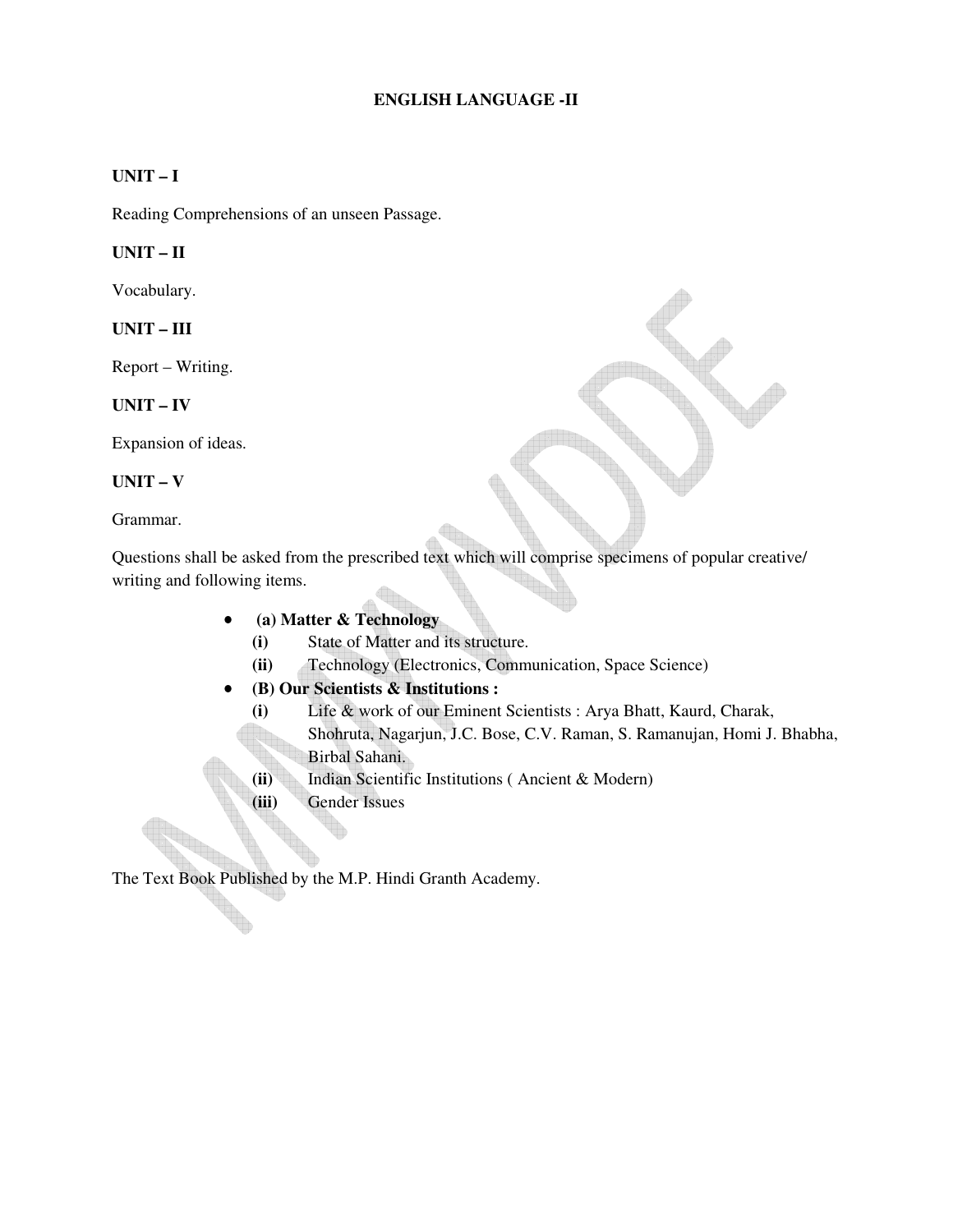### **ENVIRONMENTAL STUDIES**

### **UNIT – I**

The Multidisciplinary nature of environmental studies Definition, scope and importance. Need for public awareness. Natural Resources: Renewable and non-renewable resources.

Natural resources and associated problems:

- **(a)** Forest resource : Use and over-exploitation, deforestation, case studies, Timber extraction. Mining, drams and their effects on forests and tribal people.
- **(b)** Water resources : Use and over-Utilization of surface and ground water, floods, drought, conflicts over water, dams-benefits and problems.
- **(c)** Mineral resources : Use and exploitation , environmental effects of extracting and using mineral resources, cases studies.
- **(d)** Food resources World food problems, changes caused by agriculture and overgrazing, effects of modern agriculture, fertilizer-pesticide problem, water logging, salinity, case studies.
- **(e)** Energy resources : Growing energy needs, renewable and non renewable energy sources, use of alternate energy sources Case studies.
- **(f)** Land resources : Land as a resource, land degradation, man induced landslides, soil erosion and desertification.
	- Role of an individual in conservation of natural resources.
	- Equitable use of resources for sustainable lifestyles.

### **UNIT – II**

**Ecosystems :** Concept of an ecosystem , Structure and function of an ecosystem. Producers, consumers and decomposers. Energy flow in the ecosystem. Ecological succession. Food chains, food webs and ecological pyramids.

Introduction, types, characteristic features, structure and function of ecosystem : **(a)** Forest ecosystem **(b)** Grassland Ecosystem. **(c)** Desert ecosystem . **(d)** Aquatic ecosystems (Ponds, streams, lakes, rivers, oceans, estuaries,

### **UNIT – III**

**Biodiversity and its conservation :** Introduction – Definition : genetic, species and ecosystem diversity. Biogeographically classification of India. Value of biodiversity consumptive use, productive use, social, enthical, aesthetic and option values. Biodiversity at global, National and local levels. India as a megadiversity nation. Hot-spots of biodiversity. Treats to biodiversity : habitat loss, poaching of wildlife, man wildlife conflicts. Endangered and endemic species of India. Conservation of biodiversity : In-situ and Ex-situ conservation of biodiversity.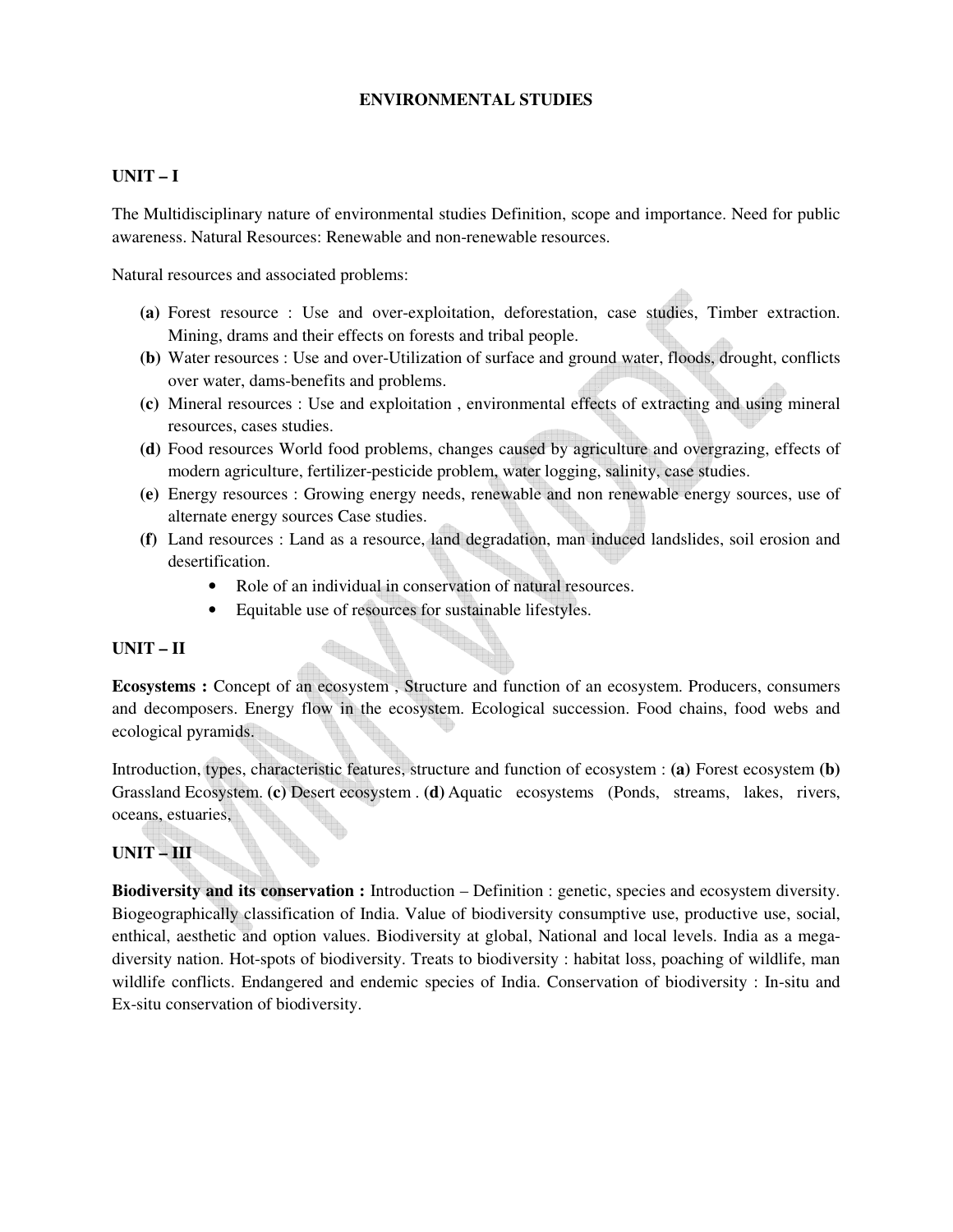### **UNIT – IV**

**Environmental Pollution:** Definition : Causes, effects and control measures of : Air Pollution, Water pollution, Soil pollution, Marine pollution, Noise pollution, Thermal polluting, Nuclear hazards.

Solid waster Management: Causes effects and control measure of urban and industrial wastes. Role of an individual in prevention of pollution. Pollution case studies. Disaster management floods, earthquake, cyclone and landslides.

### **UNIT – V**

EN 1879

**Social Issues and the Environment :** From Unsustainable to Sustainable development. Urban problem related to energy. Water conservation, rain water harvesting, watershed management. Resettlement and rehabilitation of people, its problems and concerns Case studies. Environmental ethics : Issues and possible solutions. Climate change, global warming acid rain, ozone layer depletion nuclear accidents and holocaust. Case studies. Wasteland reclamation. Consumerism and waste products. Environments Protection Act. Air (Prevention and control of Pollution) Act. Water (Prevention and control of Pollution) Act. Wildlife Protection Act . Forest conservation Act. Issues involved in Enforcement of environmental legislation. Public awareness.

**Human Population and the Environment:** Population growth, Variation among nations. Population explosion – Family Welfare Programme. Environment and human health. Human Rights. Value Education. HIV / AIDS. Women and Child Welfare. Role of Information Technology in Environment and human health. Case Studies.

**Text Book :** Environmental Awareness . Edi- Dr. Danjay Verma in Hindi & English Pub, by MP Hindi Environment<br>Granth Academy.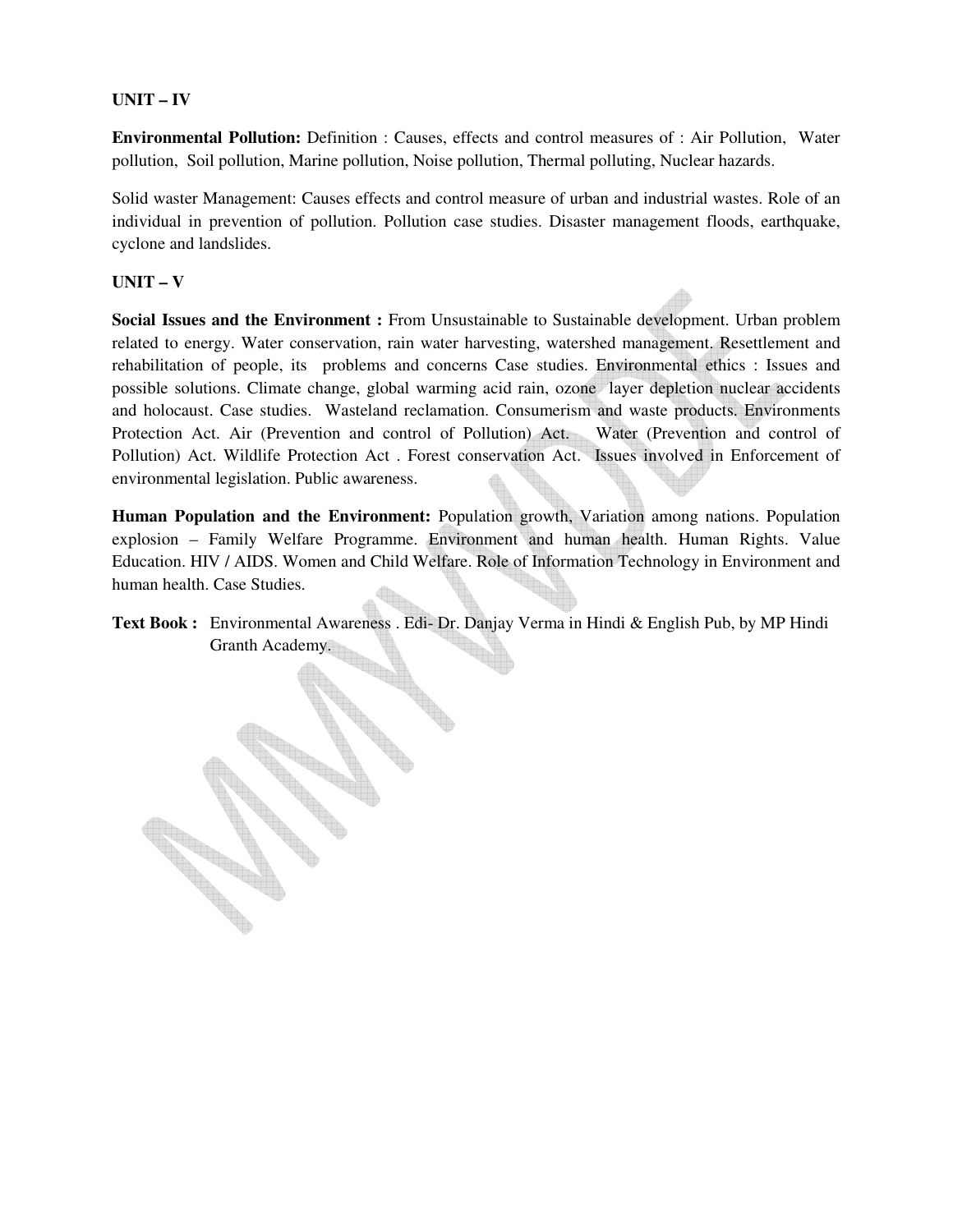## **SOCIOLOGY GROUP**

## **PAPER - I**

# **RURAL & URBAN SOCIOLOGY**

### **UNIT – I**

**CONCEPTUAL INTRODUCTION AND SUBJECT MATTER:** Significance, subject matter & scope of Rural Sociology. Significance subject matter and scope of Urban Sociology. Meaning & characteristics of Urban and Rural community.

### **UNIT – II**

FEATURES OF RURAL & URBAN SOCIETY: Distinctive character of Rural & Urban Society. Concept, characteristics and changes caste; family, occupation. Changing status of women with reference to community participation (Gram Panchayat, Social & ritual festivals ) and institutional frame work (value, belief & normative patterns).

### **UNIT – III**

**CHALLENGE & CHANGE IN RURAL SOCIETY:** Rural migration, rural development, changing power structure, leadership & factionalism. Panchayati Raj, Jajmani System and changing production relations.

### **UNIT – IV**

URBAN SOCIETY IN INDIA: Migration – forms of migration. Issues related to urban development. Settlement, slums, environmental problems.

### **UNIT – V**

**RURAL AND URBAN RELATIONS :** Rural and Urban continuum, local governance. Panchayati Raj system . (Panchayat, Nagar Panchayat).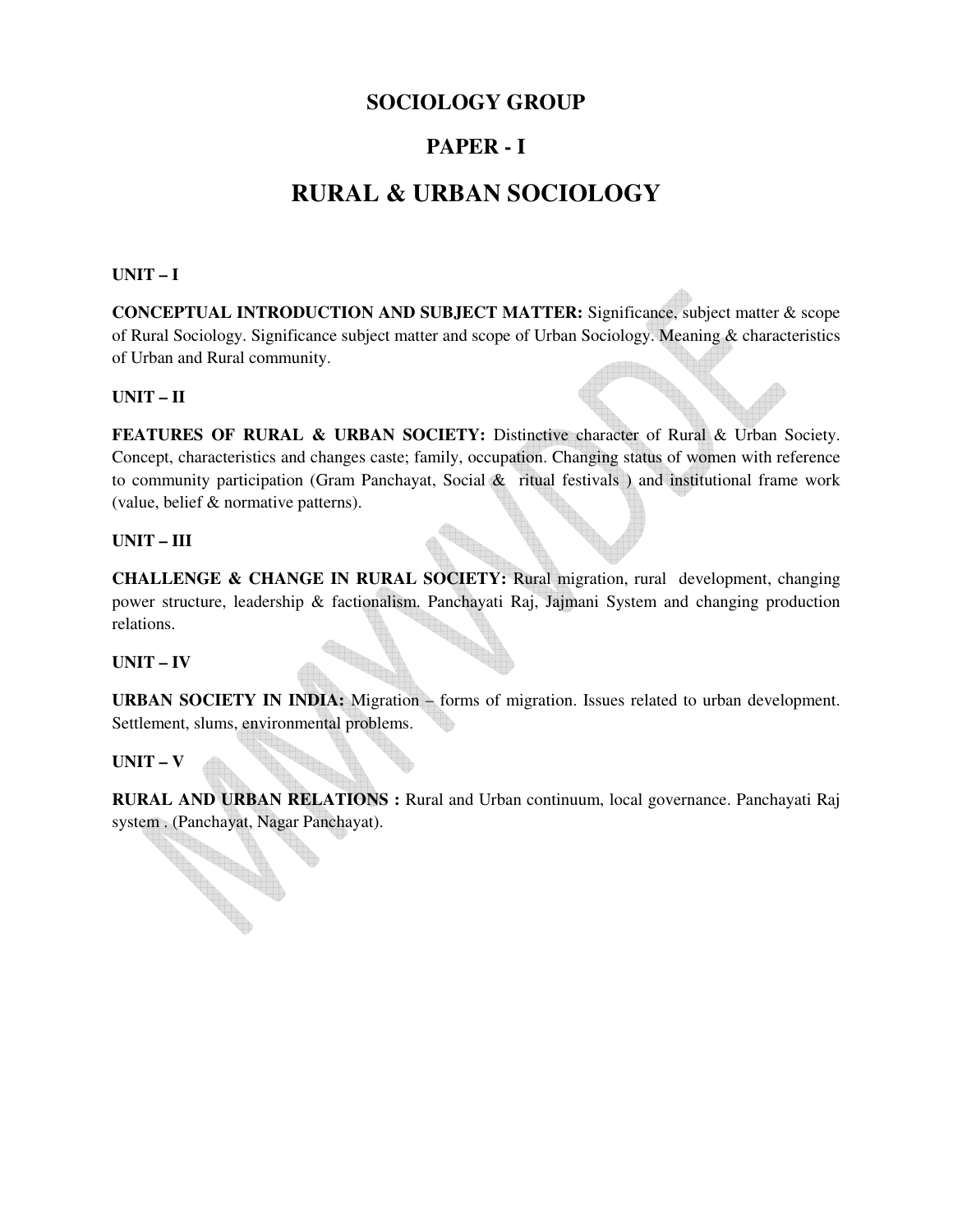## **SOCIOLOGY GROUP**

# **PAPER - II**

# **SOCIOLOGY OF TRIBAL SOCIETY**

### **UNIT – I**

**CONCEPTUAL INTRODUCTION:** Tribe and Schedule Tribes – meaning and characteristics. Geographical, linguistic distribution and economic division of tribes in India.

### **UNIT – II**

**TRIBAL SOCIAL ORGANISATION:** Matrilineal & Polyandrous Societies – Forms of marriage & family system. Kinship system among tribes.

### **UNIT – III**

**TRIBAL ECONOMY :** Difference & similarity between tribe and caste, tribal society & Peasant Society; Tribal habital and economy. Means of livelihood, occupations. Tribal Problems – tribal poverty, indebtedness and land alienation.

### **UNIT – IV**

**TRIBAL MOVEMENT & DEVELOPMENT :** Tribal movement – Concept and causes. Tribal development in Madhya Pradesh- Policies & Programmes.

### **UNIT – V**

**RANGE OF BRIDER** 

**TRIBES OF MADHYA PRADESH :** (With introductory knowledge about Bhils, Bhilala, Gond, Korkul)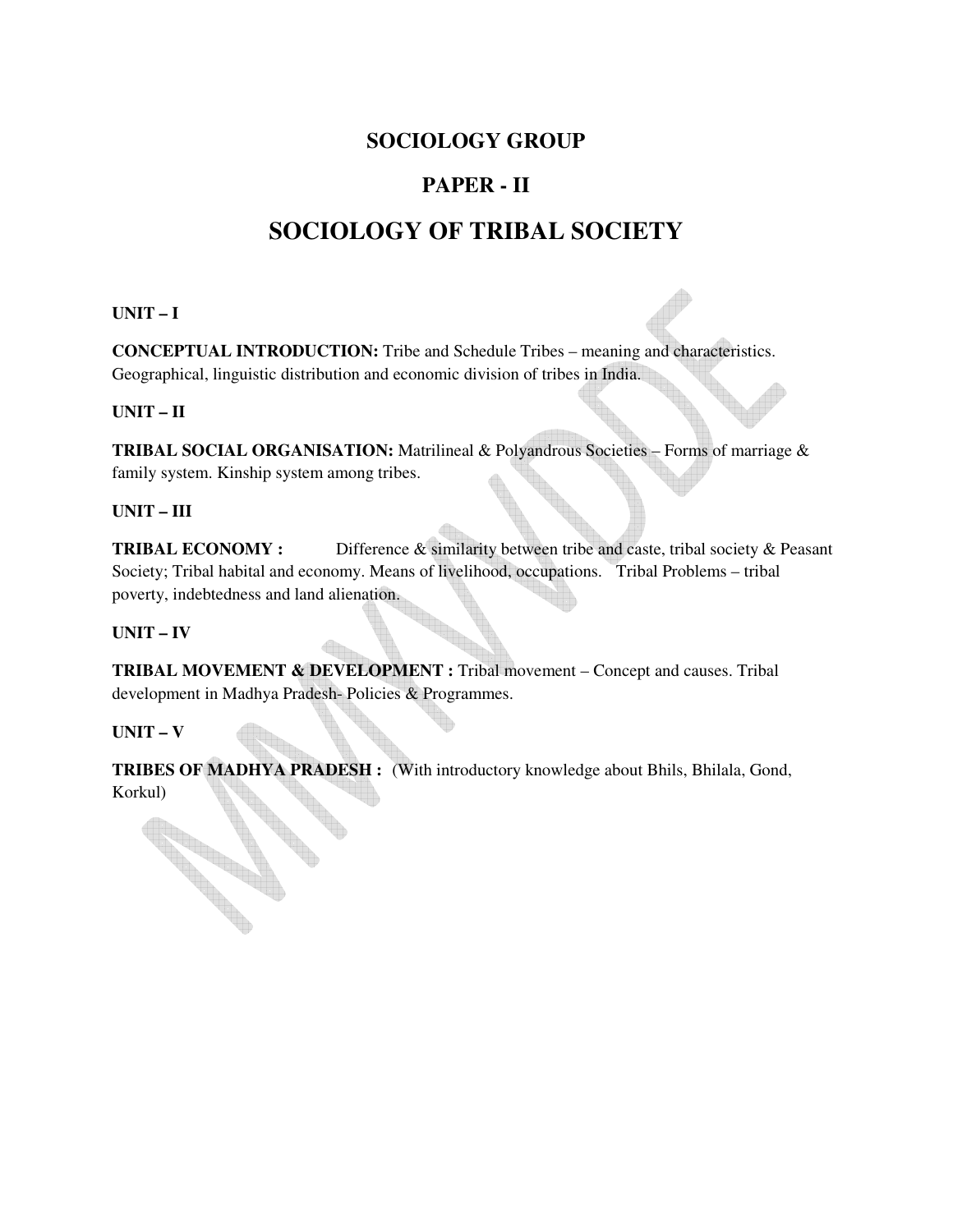## **POLITICAL SCIENCE GROUP**

## **PAPER - I**

# **POLITICAL THOUGHT AND IDEOLOGIES**

### **UNIT – I**

**Characteristics of Ancient Indian Political Thought :** Kautilya; Raja Ram Mohan Roy; Dayanand Saraswati; Vivekananda;

### **UNIT – II**

Gopal Krishna Gokhale; Lokmanya Tilak; Mahatma Gandhi; Dr. B.R. Ambedkar, Dr. Ram Manohar Lohia

### **UNIT – III**

Characteristic of Greek Political Thought; Plato : Justice, Education, Communism, Ideal State. Aristotle : State, Slavery, Constitutions, Revolutions, Aristotle as the first scientific Political thinker.

### **UNIT – IV**

Machiavelli as the first modern political thinker; Rousseau; Founders of Utilitarianism –Jeremy Bentham; John Stuart Mill- Ideology of Individualism.

### **UNIT – V**

**Road** 

Idealist Thinkers – Hegel, T.H.Green; Scientific Socialism – Karl Marx; Harold J. Laski.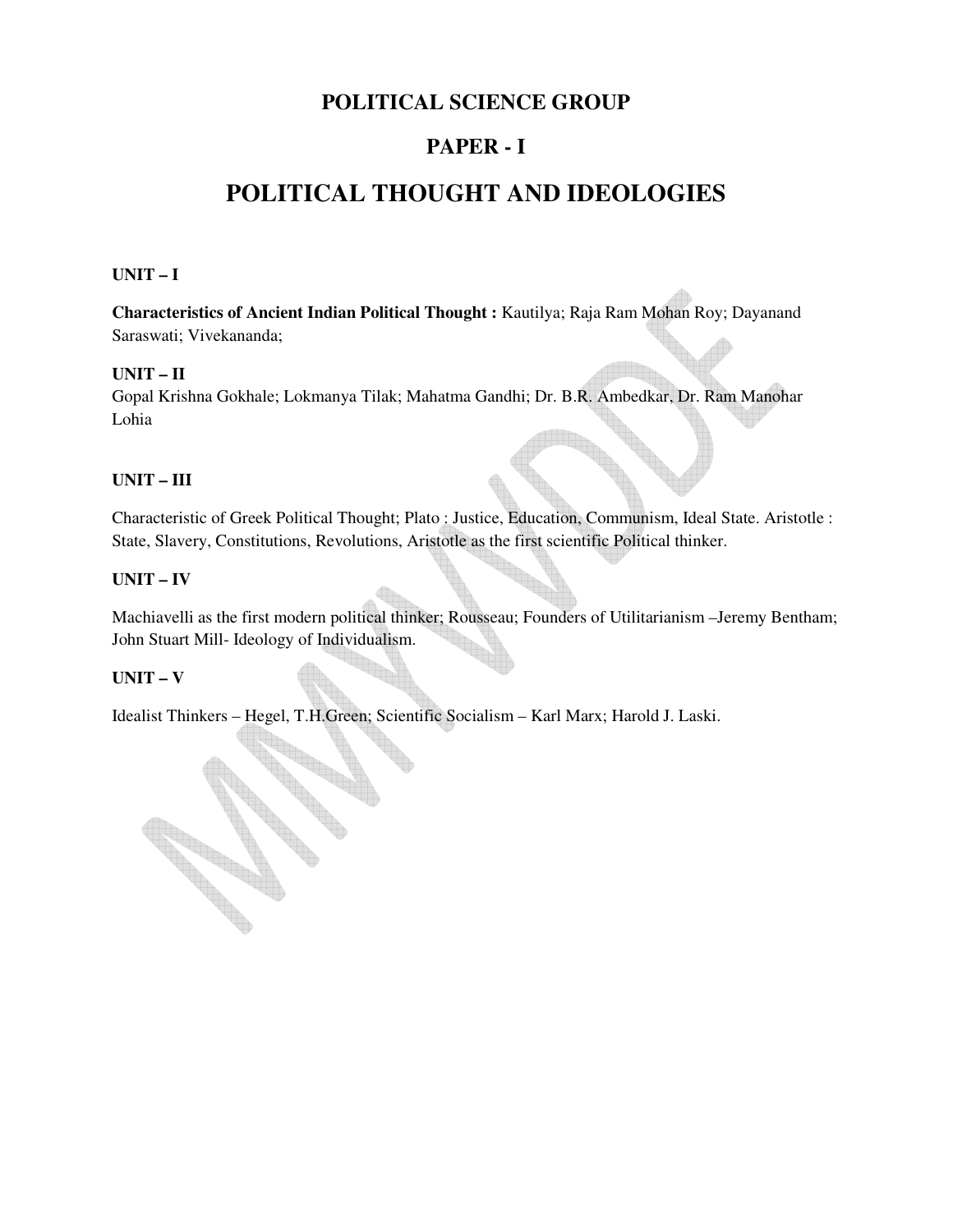## **POLITICAL SCIENCE GROUP**

## **PAPER - II**

## **Comparative Government and Politics of U.K., U.S.A., China and Switzerland**

### **UNIT – I**

U.K. Salient features, Executive, Legislature and Judiciary, Political Parties.

### **UNIT – II**

U.S.A. : Salient features, Federal Executive, Legislature and Judiciary, Political Parties.

### **UNIT – III**

China: Salient features, Central Executive, Legislature and Judiciary, Organization, and working of Communist Party.

### **UNIT – IV**

Switzerland: Salient features, Federal Executive, Legislature and Judiciary, Direct Democracy,

### **UNIT – V**

Comparative study of the Constitutions: Constitution Amendment: U.S.A. Switzerland. Federal system : U.S.A. Switzerland. Second Chambers: House of Lords, Senate. President of U.S.A. British Prime Minister and Swiss Plural Executive. Political Parties and party system . U.S.A. U.K. and China. Women and Political Process.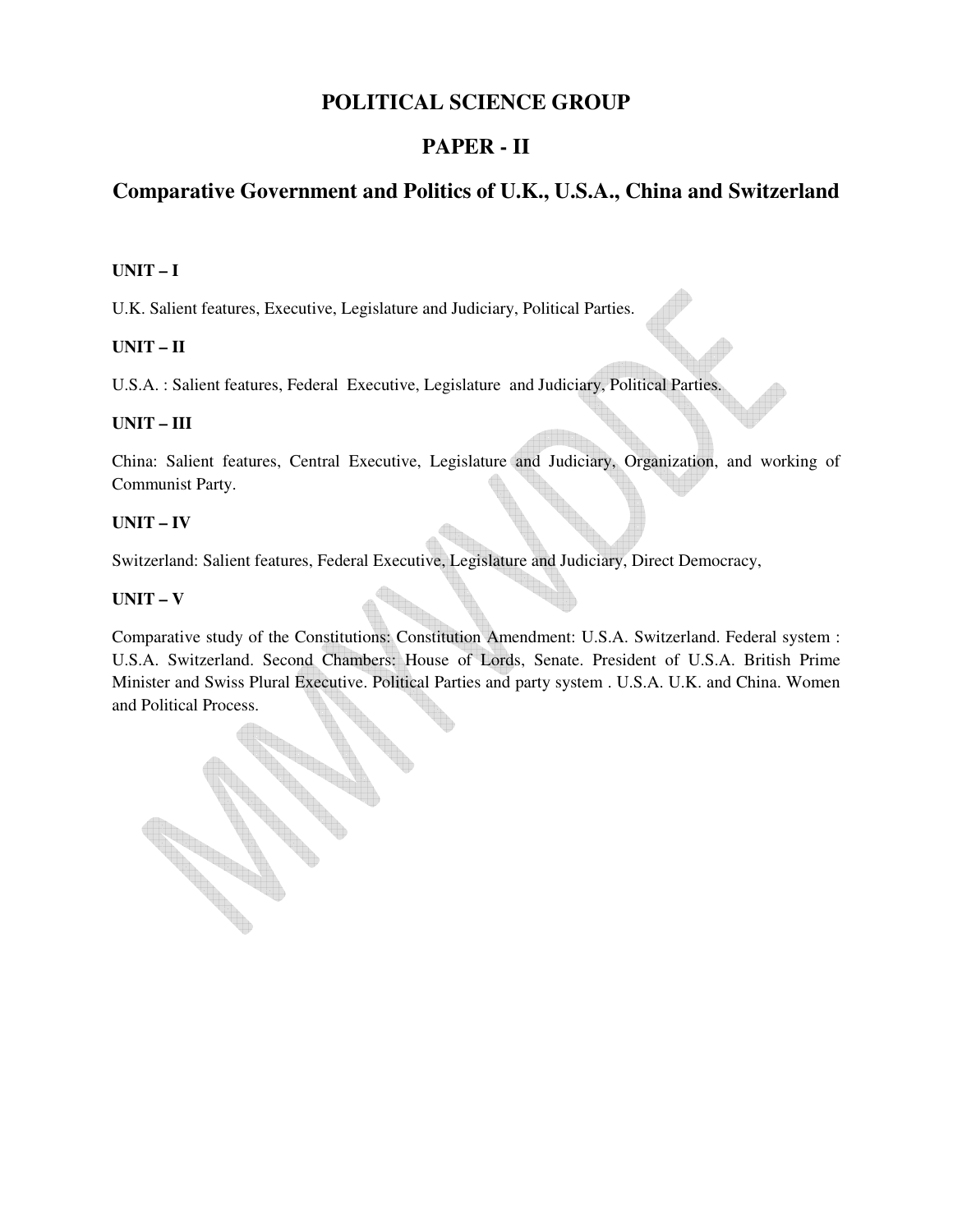### **HISTRORY GROUP**

## **PAPER - I**

# **HISTORY OF INDIA FROM 1200 A.D. TO 1739 A.D.**

### **UNIT – I**

Survey of Sources of Medieval Indian History. Foundation and Consolidation of the Sultanate. Qutubuddin Ajbak and lltutmish . Razia and Balban. The Mongol Invasion. Alauddin khalji – His Conquest and reforms.

### **UNIT – II**

Tughalaq-Mohammad Bin Tughlaq. Firuz Shah Tughlaq. Fragmentation of Sultanate and Rise of Provincial Kingdoms-Vijaynagar and Bahamani Kingdoms. Timur's Invasion and its impact. Invasion of Mughals – Babur and humayun. Shershah Suri.

### **UNIT – III**

Consolidation and Territorial Exspansion of Mughal Empire-Akbar. Mughal Rajput Relations-Mahrana Pratap. Jahangir, Shahjahan, Mughal-Sikh Relations. Rise of Marathas, Shivaji-His Conquest and Administration. Aurangazed and decline of mughal Empire, Nadirshah's invasion and its impact. Advent of Europeane.

### **UNIT –IV**

**SULTANATE RERI**OD : Social and Religious Life during the Sultanate Period-Bhakti and Sufi movement. Economic Life during Sultanate Period-Industry, Trade and Agriculture. Administrative system during sultanate Period.

### **UNIT – V**

**MUGHAL PERIOD:** Mughal Adminstration and Institutions. Mansabdari System. Social and Religious Life during the Mughals, Status of Women. Economic Life during the Mughals- Agriculture , Trade Commerce. Architecture during the Mughals.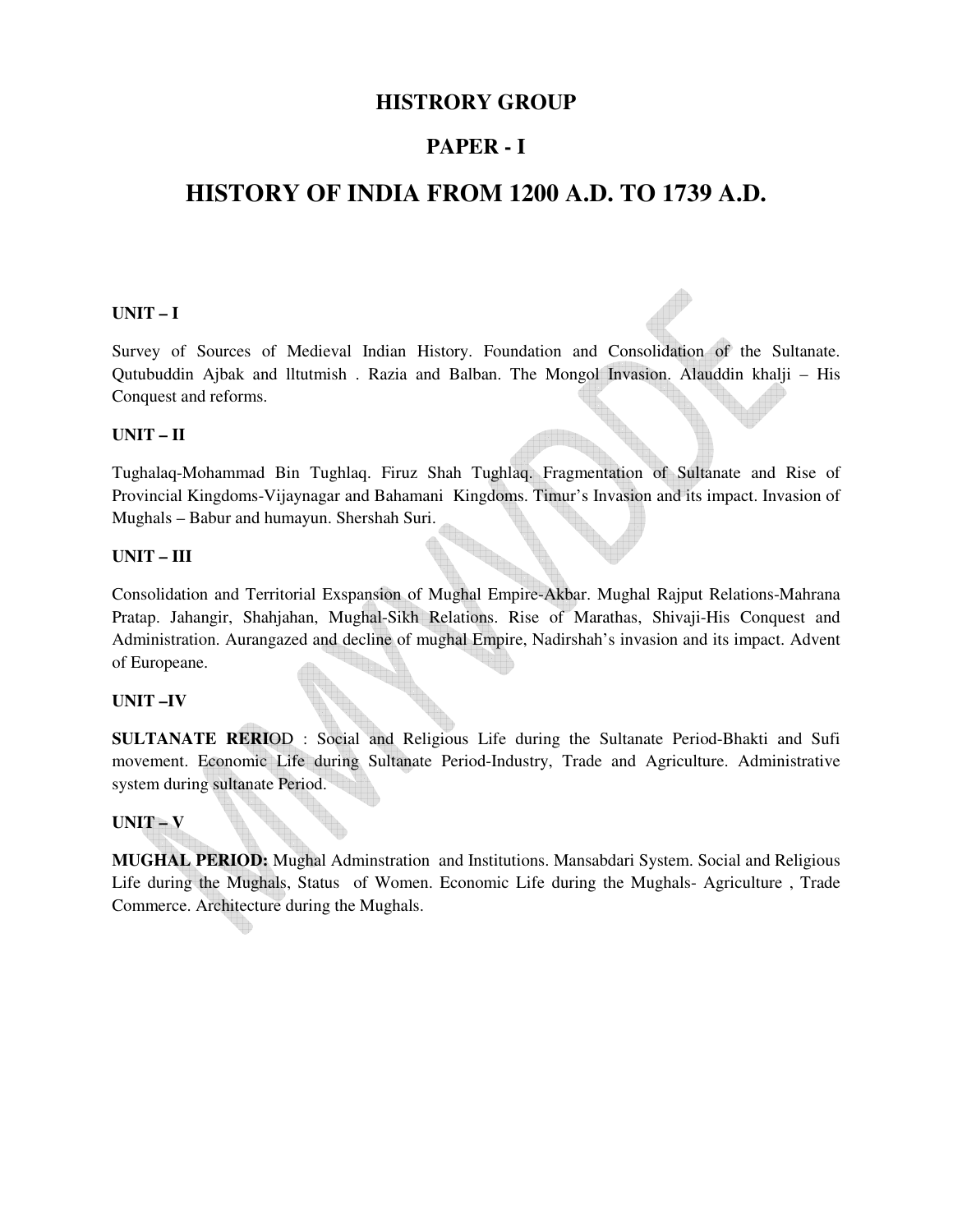## **HISTRORY GROUP**

## **PAPER - II**

## **MAIN CURRENTS OF WORLD HISTORY FROM 1871-1945 A.D.**

### **UNIT – I**

Third Republic of France. Bismark-Internal and Foreign Policy. Foreign Policy of William. Scramble for Africa.

### **UNIT – II**

Eastern Question (From 1871) . Erlin Congress (1878). Young Turk Movement and Balkanwars (1912- 13). First World War-Causes, events and aftermath. Russian Revolution of 1905 and 1917.

### **UNIT – III**

14 Points of Wilson. Paris Peace Conference. League of Nations. Rise of Fascism.:-Mussolini-Internal and Foreign Policy,. Nazism :- Hitler Internal and Foreign Policy.

### **UNIT – IV**

Imperialism and Colonialism in China Japan, Demand for concessions in China. Japan-The Meiji Restoration-Modernization of Japan. Rise of Militarism. Sino- Japanese War , (1894). Russo-Japanese War(1905). Boxer Movement. Chinese revolution – 1911, Sino-Japanese War II.

### **UNIT – V**

**Contract Contract Contract Contract Contract Contract Contract Contract Contract Contract Contract Contract C** 

World Polities From 1919-1939, Causes, events and effects of the II World war.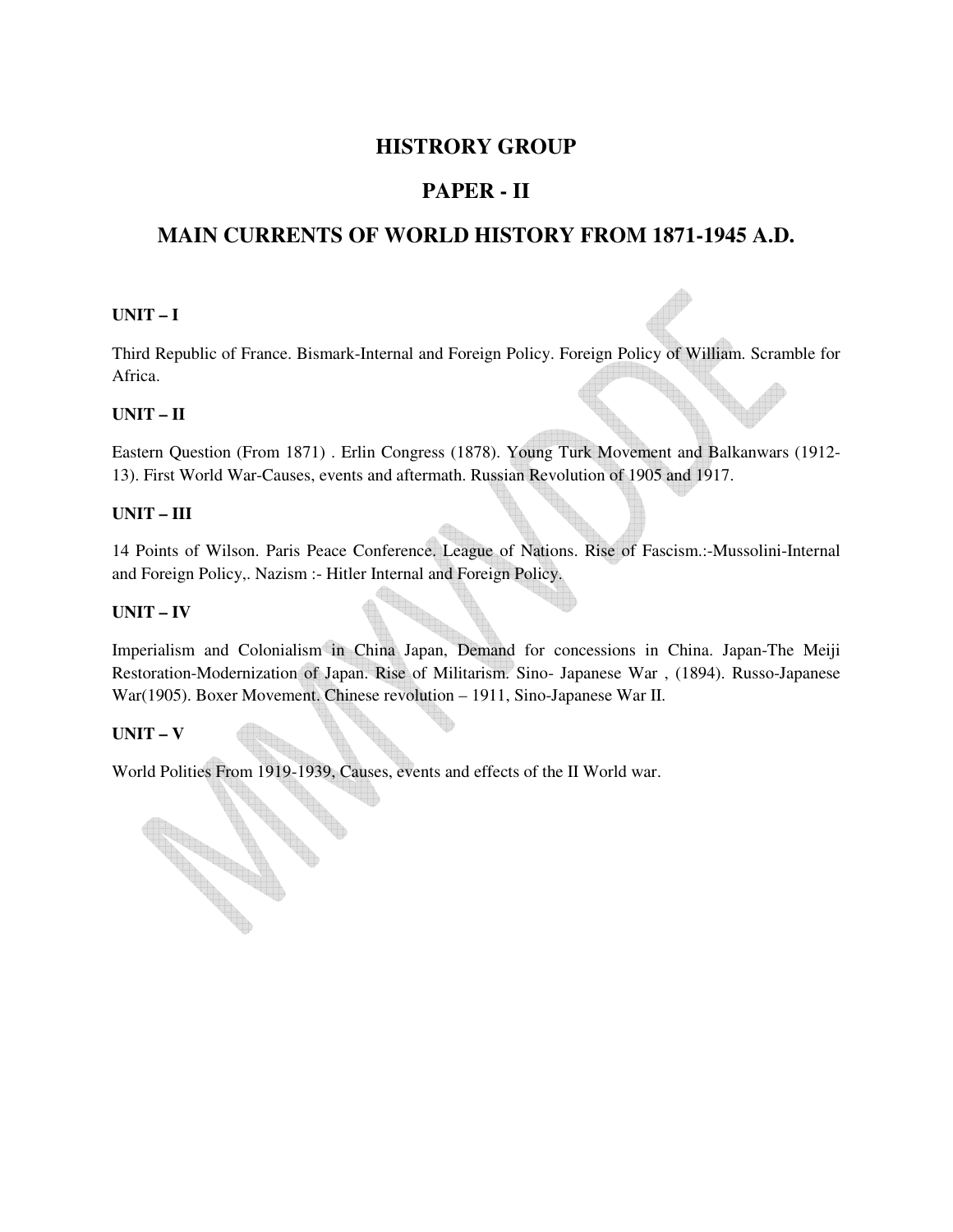### **ECONOMICS GROUP**

### **PAPER - I**

# **MACRO ECONOMICS AND PUBLIC FINANCE**

#### **UNIT – I**

National Income and Social Accounts: Concepts of National Income – G.D.P. GNP. N.N.P., Nominal and Real Income Measurement of National Income and Social Accounting. Environmental problems – Deforestation, Child Labour, Water and Air Pollution and their income Implications.

#### **UNIT –II**

Output and Employment: Classical Theory , Keynesian Theory – Aggreagate Demand and Supply Functions and Effective demand, Propensities to consume and save/Invest. Principles of Multiplier and Accelerator.

#### **UNIT – III**

Rate of Interest: Classical Theory – Abstinence and Waiting. Neo-classical Theory – Loanable Fund. Keynesion Theory of liquidity Preference. Neo-keynesian theory-IS & LM curves.

#### **UNIT – IV**

Public Finance: Public Finance and Public Economic: meaning, Nature and Scope. Meaning and nature of Public, Merit and Private Goods, Market and state – Role and Functions, Principle of Maximum Social Advantage, Sources of Revenue – Taxes, Loans, Grants and Aids – meaning and types. Canons of Taxation. Principles of Public Expenditure, Principles of Public Debt and Methods of Redemption.

#### **UNIT – V**

Public Finances in India: Sources of Revenue of Central and state Governments, Concept and Types of Budget, Fiscal deficit, Deficit Financing and Deficit Budget – meanings. Recommendations of last Finance Commission. Last Budget of Central and Madhya Pradesh Governments.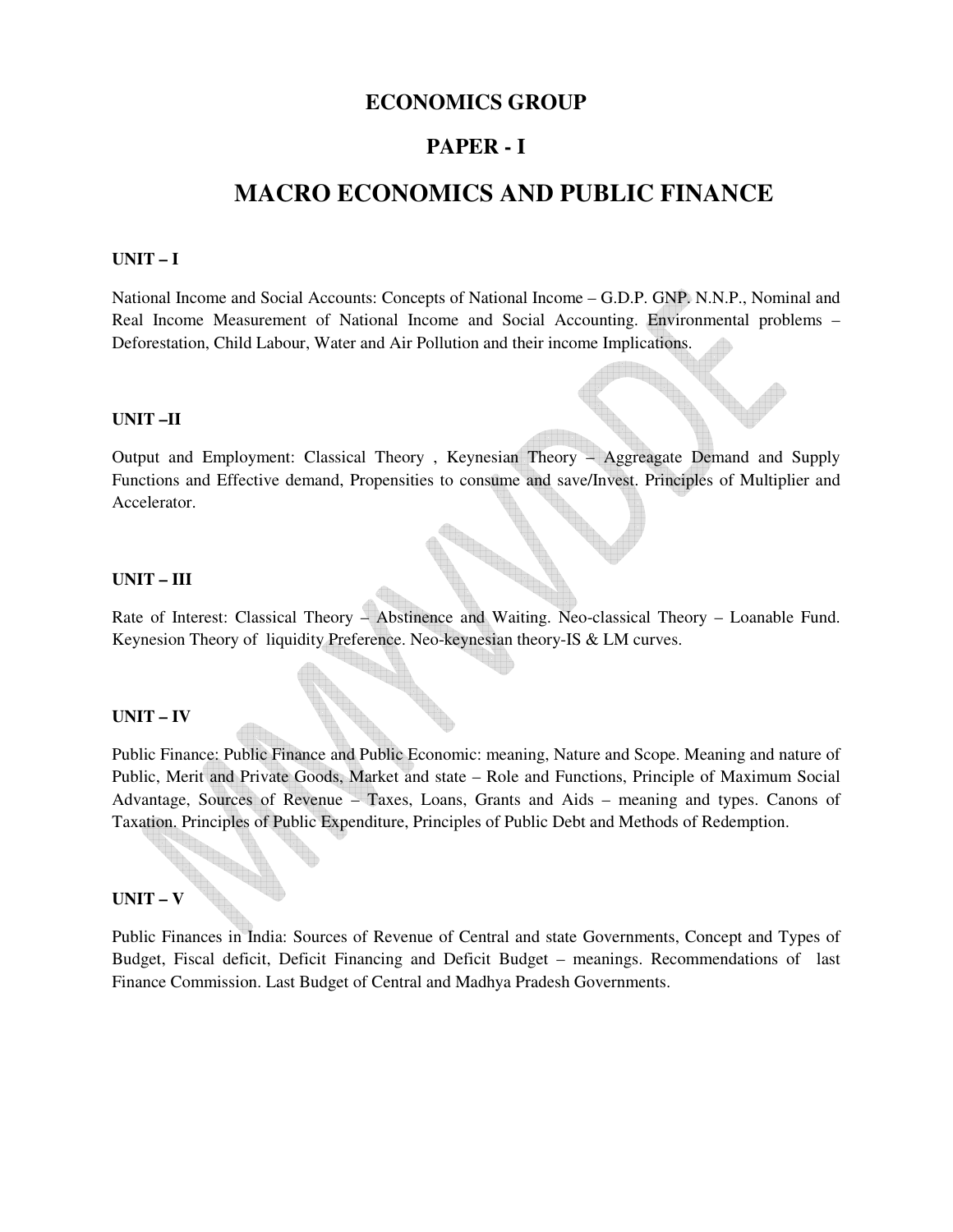## **ECONOMICS GROUP**

## **PAPER - II**

# **MONEY, BANKING AND INTERNATIONAL ECONOMIC**

#### **UNIT – I**

**Basic Concepts and Theories of Money** : Money-meaning, functions and classification; Greshm's law; Quantity theory of Money-Cash Transaction and cash Balance Approaches; Keynesian Approach; Inflation, Deflation and Recession Definition. Causes and Effects on Different segment of population and sectors of the Economy Types of Demand-Pull and Cost-Push Inflation. Measures to control Inflation . Deflation and Recession.

#### **UNIT – II**

**Banking :** Bank-meaning and Types. Central Bank and its Functions with reference to RBL. Credit Control. Qualitative and Quantitative methods. Objectives and Limitations of Monetary Policy. Functions of Commercial Banks, Meaning and method of Credit Creations. Recent Reforms in Banking Sectors and cheap Money Policy.

#### **UNIT – III**

**International Economic :** Meaning and Importance of International Economics. Intra and international trade. Theories of International Trade. Absolute and comparative Advantage, Factor Endowments; Heckscher – Ohlin.

### **UNIT – IV**

**Gains From Trade :** Nature and types of Trade and Growth Gains. Current Pattern of Distribution of Gains of Trade between Developed and Developing Countries. Terms of Trade: Concept and types , Contribution to growth.

### **UNIT – V**

**Commercial Policies and Balance of Payments:** Balance of Trade-Concept and Types, Composition and Structure of Bot and its Relationship with Balance of Payaments. Methods of Correction of imbalance of Payments. Commercial Policies; Meaning and Nature. Tariff and Non-Tariff Barriers as Instruments of Commercial policies. International Labour Standard and Environment concerns its Barriers to exports from the Third world. IMF, IBRD, and WTO.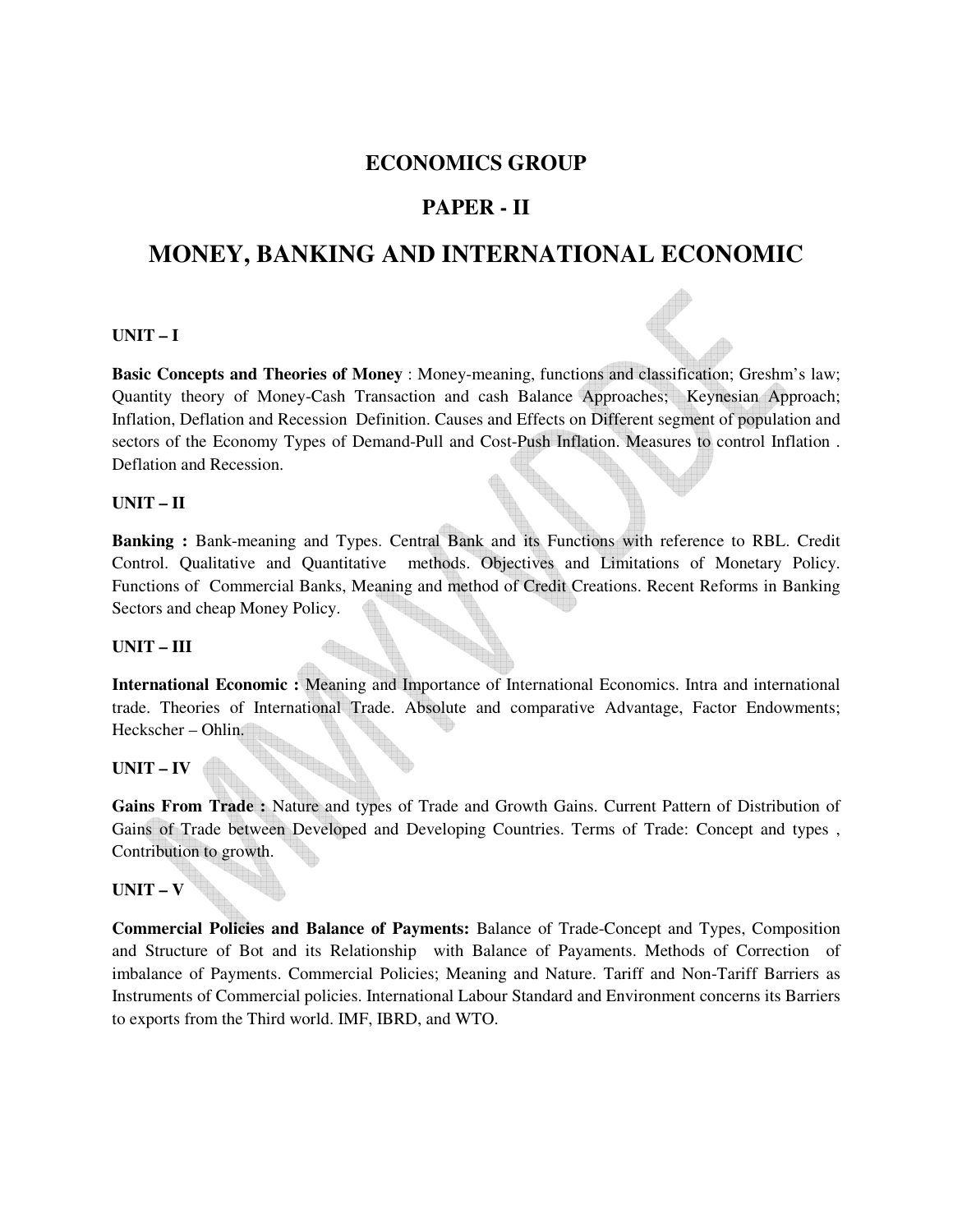## हिन्दी साहित्य

#### प्रथम प्रश्न पत्र

#### अर्वाचीन हिन्दी काव्य

5 कविताएं

5 कविताएं

निम्नलिखित कवि एवं उनकी कविताएं

- 1. मैथिलीशरण गुप्त 5 कविताएं
- जयशंकर प्रसाद 5 कविताएं  $2.$
- महादेवी वर्मा 5 कविताएं  $3<sub>1</sub>$
- माखनलाल चतुर्वेदी 4.
- 5. स.ही. वात्स्यायन अज्ञेय

द्रुत पाठय् हेतु निम्नलिखित तीन कवि-

- 1 सुभद्रा कुमारी चौहान
- 2 वीरेन्द्र मिश्र
- 3 दुष्यांत कुमार

अनुशंसित पाठ्य पुस्तक – अर्वाचीन हिन्दी काव्य म. प्र. हिन्दी ग्रंथ अकादमी, भोपाल द्वारा प्रकाशित।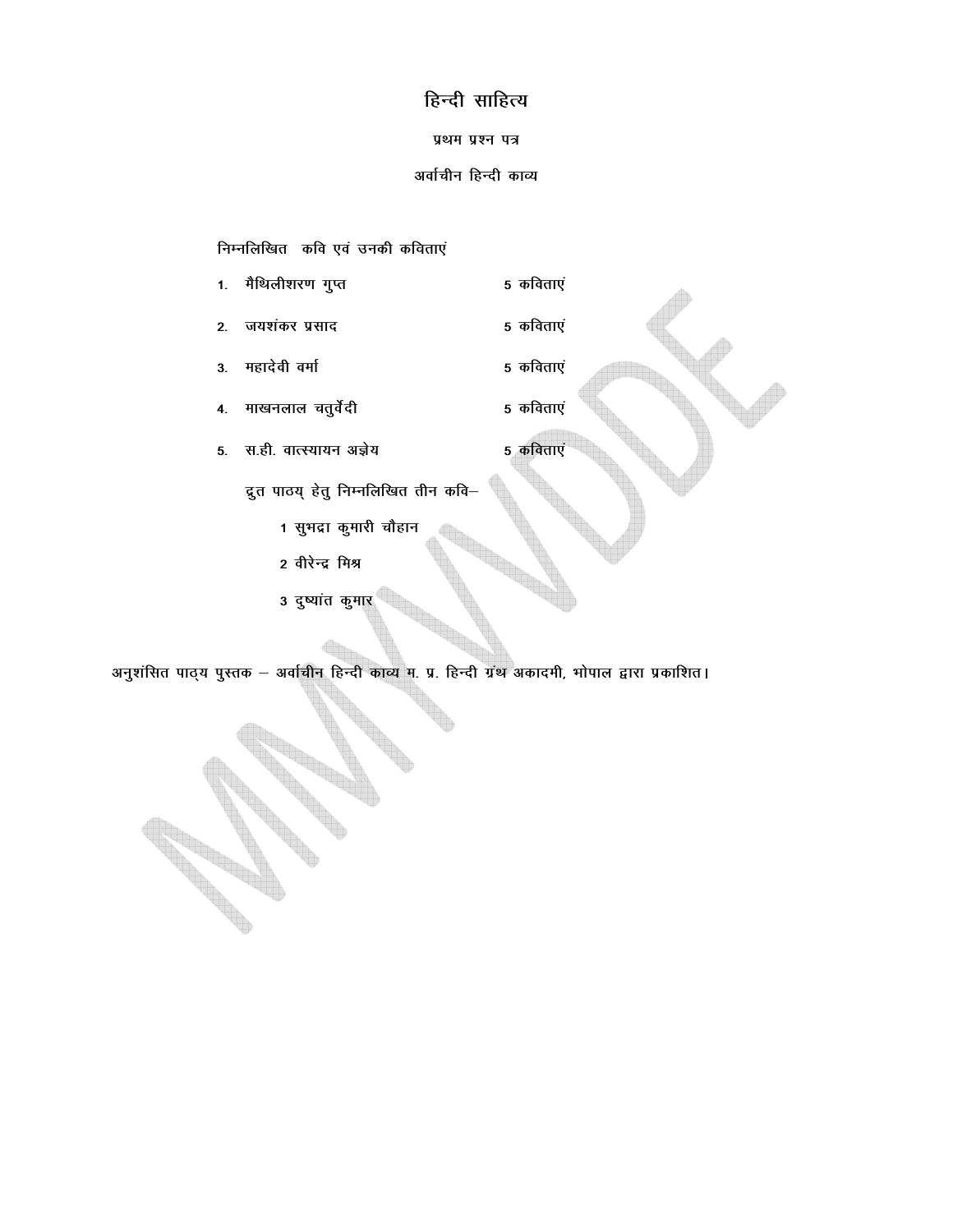### हिन्दी साहित्य

### द्वितीय प्रश्नपत्र

### हिन्दी भाषा – साहित्य का इतिहास तथा काव्यांग विवेचन

- इस प्रश्नपत्र के तीन उपभाग होंगे -
- (क) हिन्दी भाषा का स्वरूप विकास
- (ख) हिन्दी साहित्य का इतिहास
- (ग) काव्यांग परिचय

पाठ्यविषय

- हिन्दी भाषा का स्वरूप-विकास-हिन्दी की उत्त्पत्ति, हिन्दी की मूल आकार भाषाएँ तथा विभिन्न विभाषाओं का (क) विकास। हिन्दी भाषा के विभिन्न रूप । 1. बोलचाल की भाषा, 2. रचनात्मक भाषा, 3. राष्ट्रभाषा, 4. राजभाषा, 5. सम्पर्क भाषा, 6. संचार भाषा।
- (ख) हिन्दी साहित्य का इतिहास आदिकाल, पूर्वमध्यकाल, उत्तरमध्यकाल और आधुनिक काल की सामाजिक–राजनीतिक–सांस्कृतिक पृष्ठभूमि, प्रमुख युग–प्रवृत्तियाँ, विशिष्ट रचनाकार और उनकी प्रतिनिधि कृतियाँ, साहित्यिक विशेषताएँ ।
- (ग) काव्यांग-काव्य का स्वरूप, हेतु एवं प्रयोजन। रस के विभिन्न भेद, प्रमुख छंद, पाँच शब्दालंकार, पाँच अर्थालंकार।

अनुशसित पाठ्य पुस्तक - हिन्दी भाषा-साहित्य का इतिहास तथा काव्यांग विवेचन। म.प्र. हिन्दी ग्रंथ अकादमी,

भोपाल।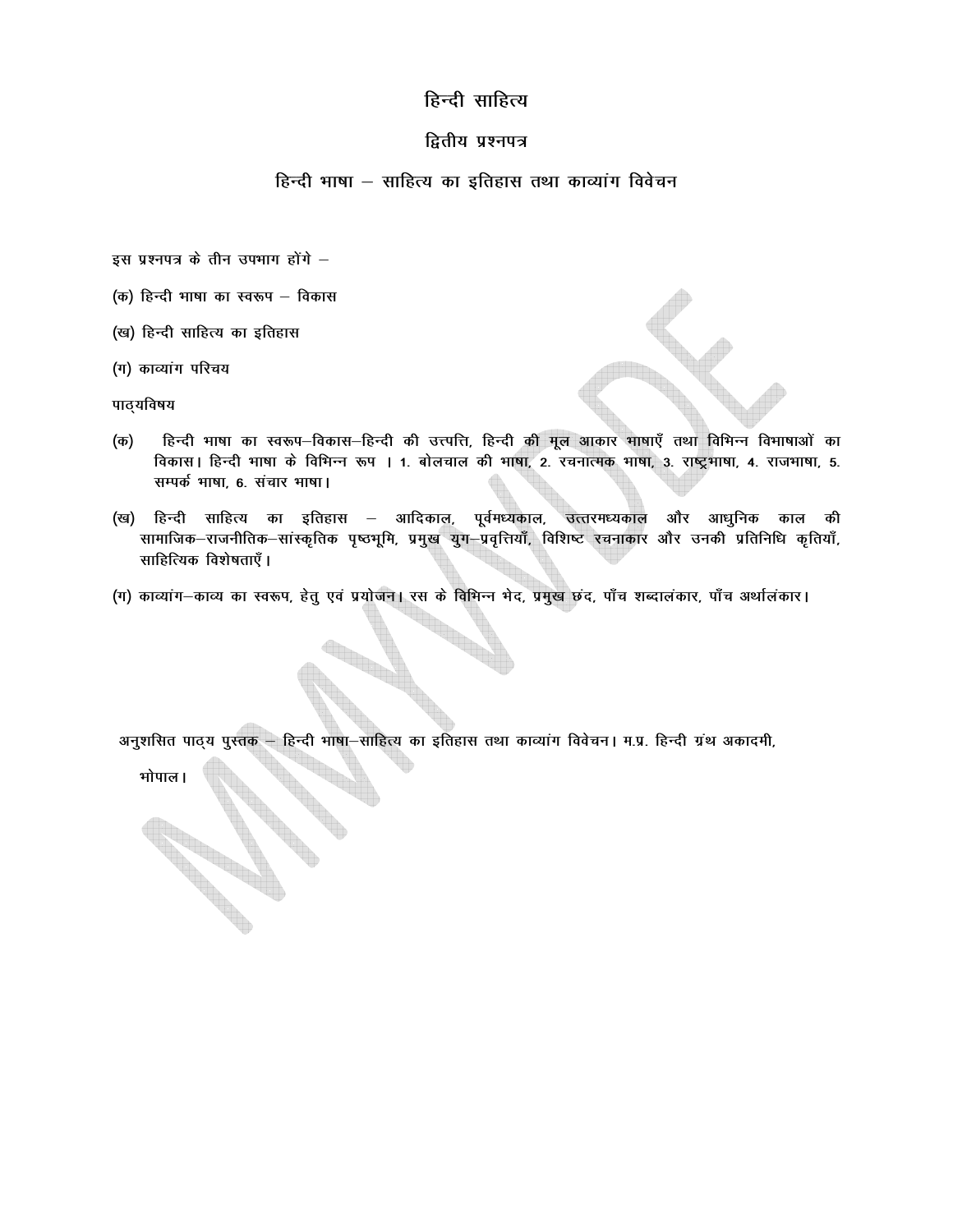#### **ENGLISH LITERATURE**

### **PAPER – I**

### **READING POETRY**

### **UNIT – I:**

Annotations.

Thomas Gray – Elegy Written in a Country Churchyard.

### **UNIT – II:**

Wiliam Collins – Ode to Evening.

Matthew Arnold – Dover Beach.

#### **UNIT – III**

Sylvia Plath – Morning Song.

Christina Rossetti – Spring Quiet.

### **UNIT – IV**

G.M. Hopkins – Pied Beauty.

W.H. Auden – The Unknown Citizen.

### **UNIT – V**

Prosody, figures of speech and forms of poetry.

Prosody : Heroic Couplet. Blank Verse. Free Verse. Metrical Patterns - lambic, Trochaic.

**Figures of speech:** Simile. Metaphor. Antithesis. Oxymqron. Paradox. Personification Pathetic Fallacy . Irony. Onomatopoeia. Alliteration. Metonymy . Synecdoche

Forms of Poetry : Lyric. Ode. Sonnet. Elegy. Satire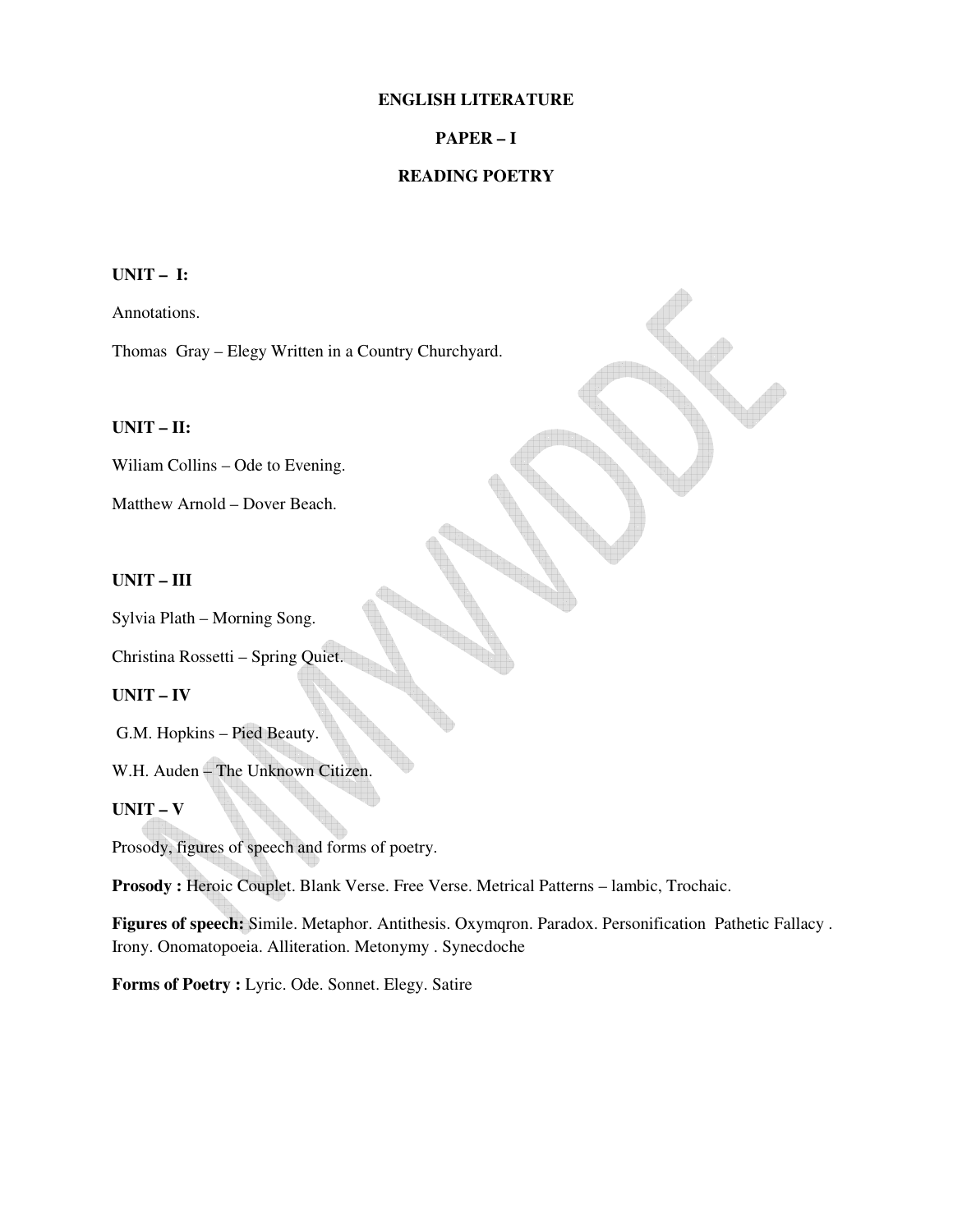#### **ENGLISH LITERATURE**

### **PAPER – II**

### **READING OF FICTION AND DRAMA**

**UNIT – I** 

**Annotations :** 

**Section A - Fiction** 

Thomas Hardy – Far from the Madding Crowd. (Non-detailed)

**UNIT – II**

Oscar Wilde – The Happy Prince.

O. Henry – The Gift of the Magi.

**Section B – Drama** 

**UNIT – III**

William Shakespeare – Macbeth.

**UNIT – IV**

J.M. Synge – Riders to the Sea.

### **UNIT – V**

H.H. Munro – The Miracle Merchant.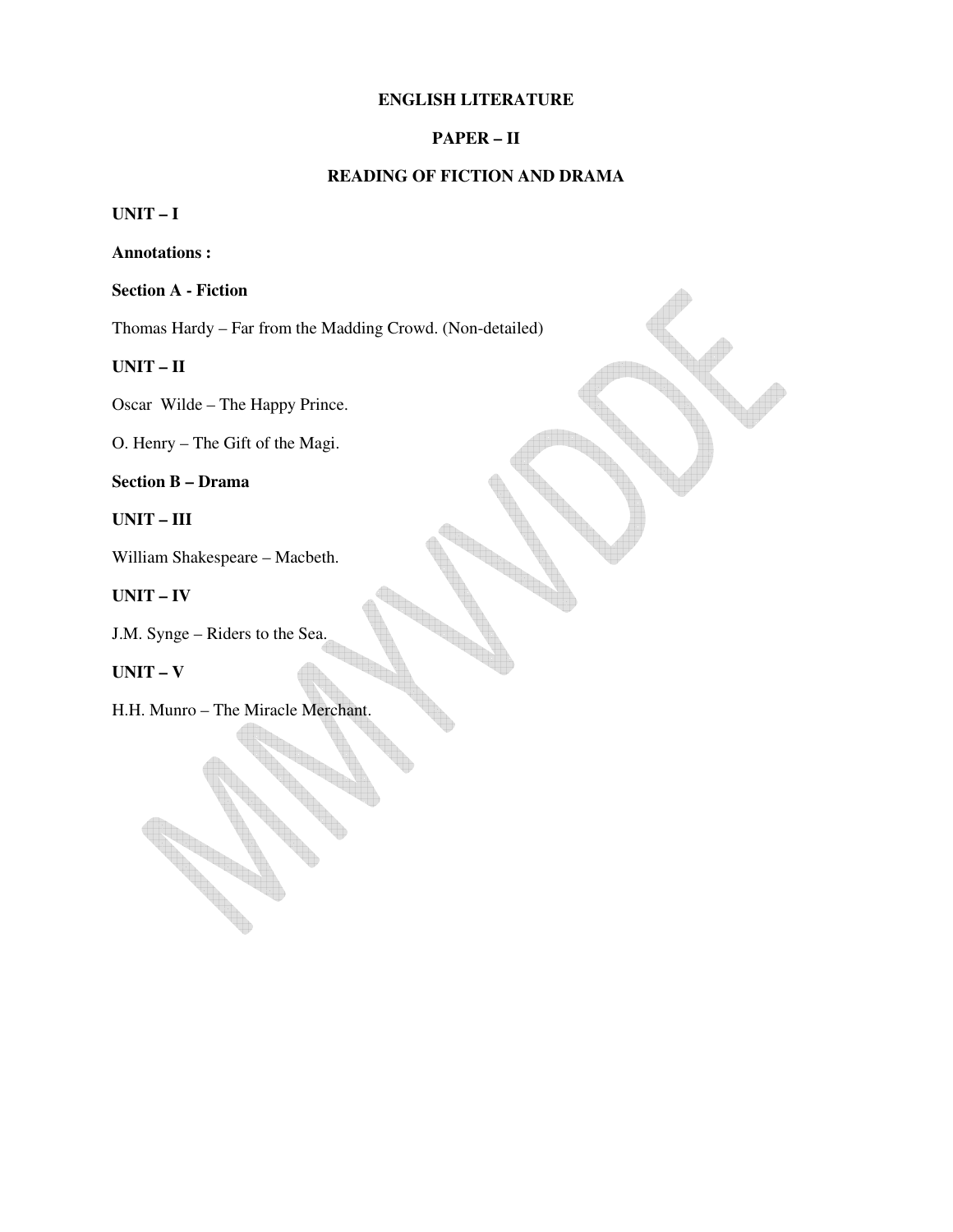इकाई  $-$  तीन शुकनासोपदेश (कादम्बरी से) इकाई – चार अनुवाद हिन्दी से संस्कृत संस्कृत से हिन्दी इकाई – पाँच संस्कृत वाग्व्यवहार

रघुवंश (द्वितीय सर्ग)

इकाई – दो

(ख) समास - लघु सिद्धान्त कौमुदी से (विग्रह वाक्य तथा समास नाम अपेक्षित है)

(क) वाच्य (कर्तृवाच्य, कर्मवाच्य, भाववाच्य) वाच्य परिवर्तन का ज्ञान अपेक्षित होगा

व्याकरण

इकाई एक

संस्कृत भाषा नैपुण्य - II

प्रथम - प्रश्न पत्र

संस्कृत